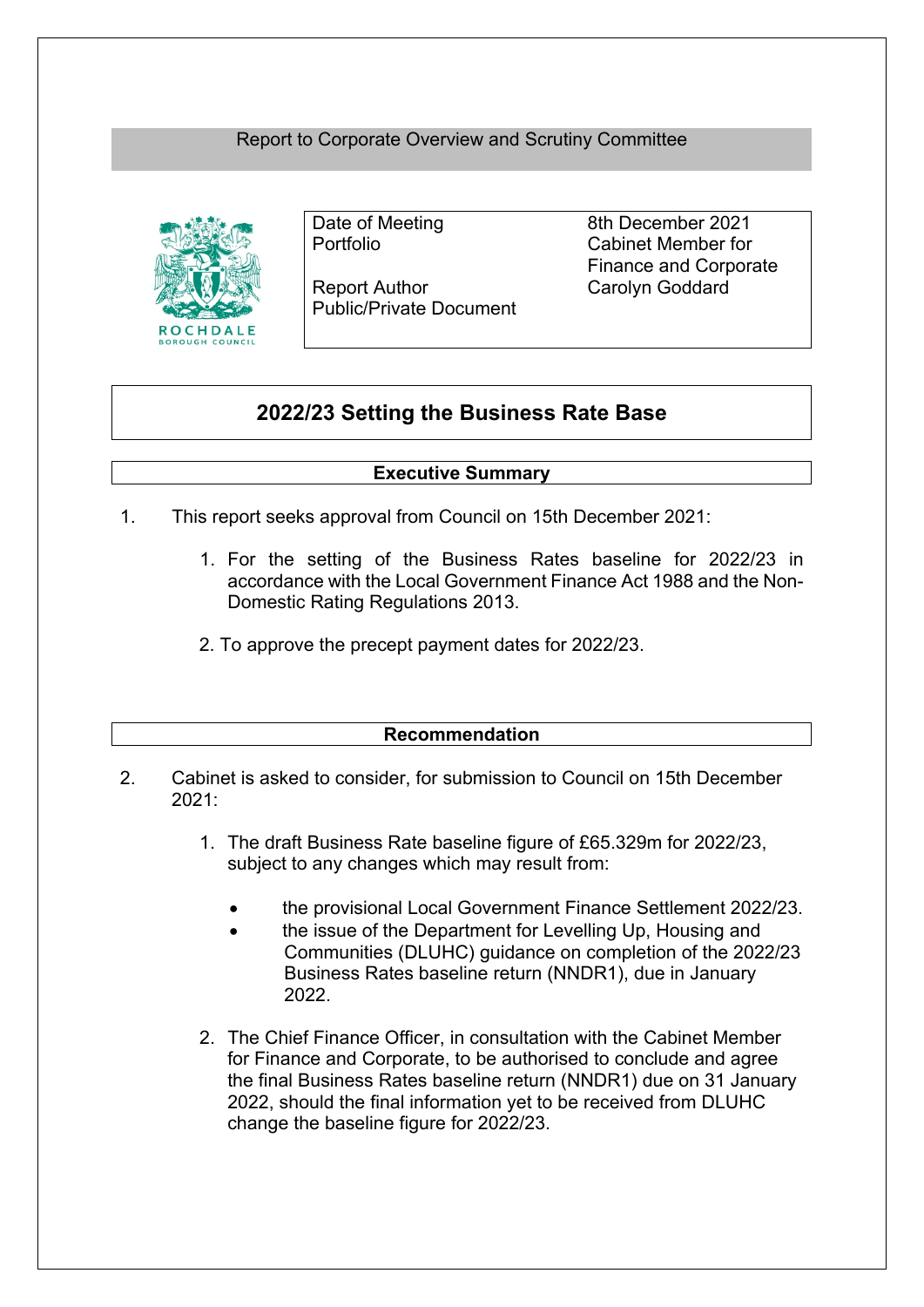3. That the precepts payment schedule detailed in paragraph 4.2 be approved.

### **Reason for Recommendation**

- 3.1 The Non-Domestic Rating (Rates Retention) Regulations 2013 (SI 2013/452) require billing authorities to notify the Secretary of State and their major precepting authority of their calculation of non-domestic rating income for the following financial year and the estimated surplus/deficit on the Collection Fund by 31st January each year.
- 3.2 The figures are produced subject to the DLUHC guidance being published and provided, following which the figure in this report may have to be revisited.

## **Key Points for Consideration**

#### 4.1 **Setting the Business Rates Baseline**

- 4.1.1 From 1<sup>st</sup> April 2013 the Business Rates Retention Scheme (BRRS) was introduced as part of the move to localise and stimulate business growth at a local level. Under the original BRRS the Authority paid 50% of its Business Rates income to Central Government, 1% to Greater Manchester Combined Authority (GMCA) – Fire Services, and retained the remaining 49%.
- 4.1.2 The Local Government Settlement 2017/18 included the introduction of the 100% retention of Business Rates for identified regional pilot authorities, including Greater Manchester. As part of the October 2021 Spending Review, the government confirmed that the GM pilot scheme will continue in 2022/23, and to 2024/25. Under the pilot scheme 100% of the Business Rates income is retained locally, in lieu of Revenue Support Grant and Public Health Grant. The precept arrangement under the pilot scheme is 99% to Rochdale BC and 1% to GMCA Mayoral General (including Fire Services).
- 4.1.3 Central Government has assessed potential retained Business Rates income and provided a "top up" grant within the local government finance settlement to bridge the gap in funding as a result of the move to the BRRS.
- 4.1.4 The BRRS is accounted for within the Collection Fund. This account reflects the statutory requirements for the Council to maintain a separate Collection Fund, in relation to the operation of the BRRS and Council Tax. The Fund records all the transactions for billing, payments by Council Tax/ Business Rates payers, reliefs granted, write offs and payments to the precepting authorities. At the end of each year the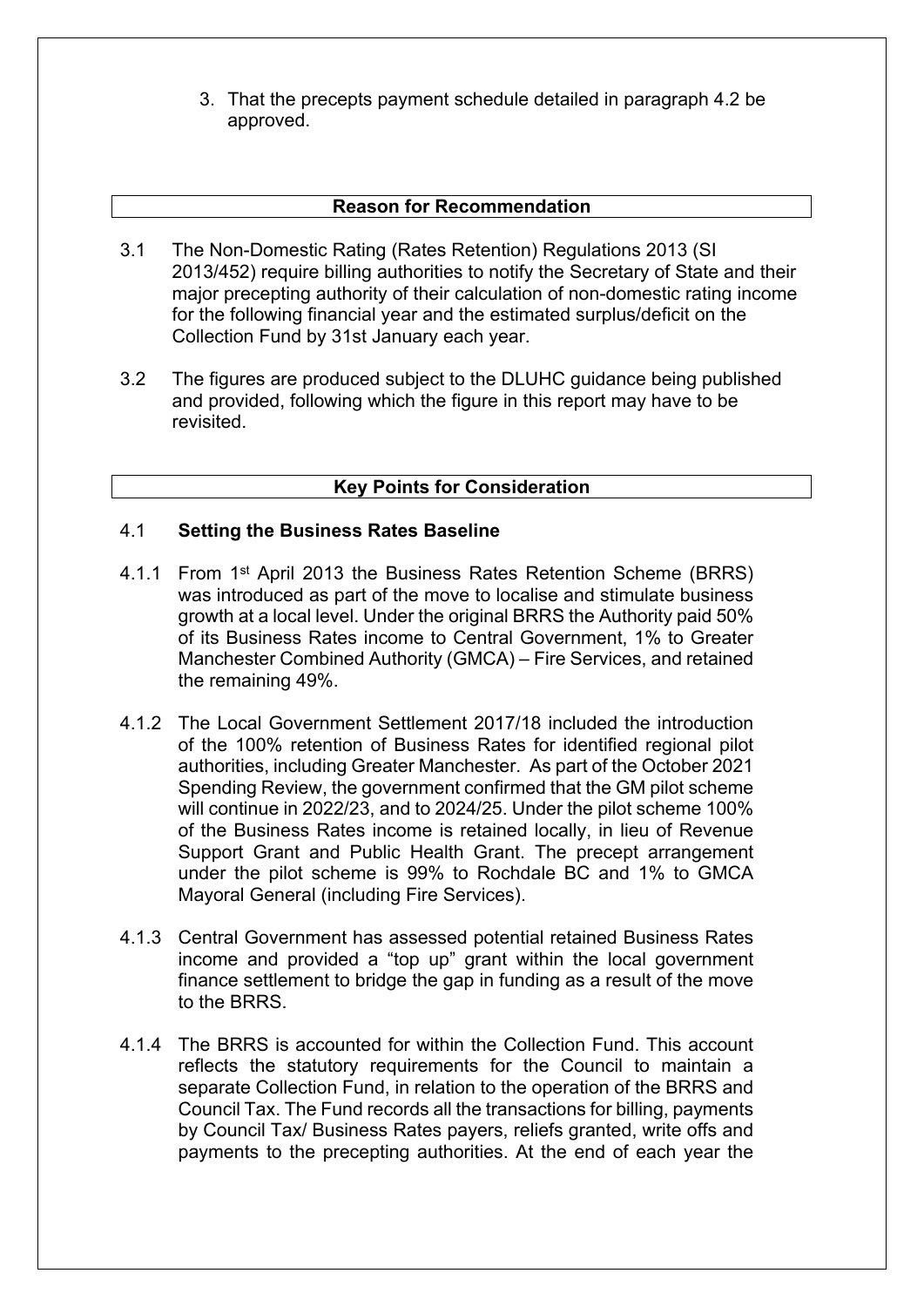surplus/deficit on the Fund is allocated to the precepting authorities on the basis of their level of precept on the Collection Fund.

4.1.5 In January of each year, the Authority is required to set an estimated Business Rates income yield for the following year, which is to be used to inform the precepting authorities of their precept on the Fund. With the continuation of the current pilot scheme for 100% retention of Business Rates , the income yield will be allocated as follows:

| Rochdale BC - General Fund                            | 99%   |
|-------------------------------------------------------|-------|
| <b>GMCA Mayoral General (including Fire Services)</b> | $1\%$ |

4.1.6 A Central Government standard form is used (known as the NNDR1) to ensure a common approach for the collection of the Business Rates income forecast. The return to be used for the completion of the 2022/23 estimate has not yet been made available by DLUHC. The setting of the baseline for 2022/23 has been prepared on a draft basis until further clarification is received from DLUHC.

#### 4.2 **Precept Payment Dates 2022/23**

- 4.2.1 The Business Rates retention regulations require that the local authority should agree a precept schedule with the precept authority, which in the case of Rochdale Council will be GMCA Mayoral General (including Fire Services).
- 4.2.2 It is proposed that the same payments schedule be adopted as set out for the Council Tax precept, which is detailed below:

| 20th April 2022     | 20th October 2022  |
|---------------------|--------------------|
| 20th May 2022       | 21st November 2022 |
| 20th June 2022      | 20th December 2022 |
| 20th July 2022      | 20th January 2023  |
| 22nd August 2022    | 20th February 2023 |
| 20th September 2022 | 20th March 2023    |

#### 4.3 **Alternatives Considered**

4.3.1 No alternative is available, as the Council has a statutory requirement to estimate and set a Business Rates Baseline each financial year.

### **Costs and Budget Summary**

- 5.1 A final NNDR1 must be agreed by the Chief Finance Officer and returned to DLUHC by 31<sup>st</sup> January each year. The final return must include:
	- a) the anticipated gross income to be billed to businesses in 2022/23;
	- b) estimates for any growth in Business Rates anticipated in 2022/23, net of any demolitions;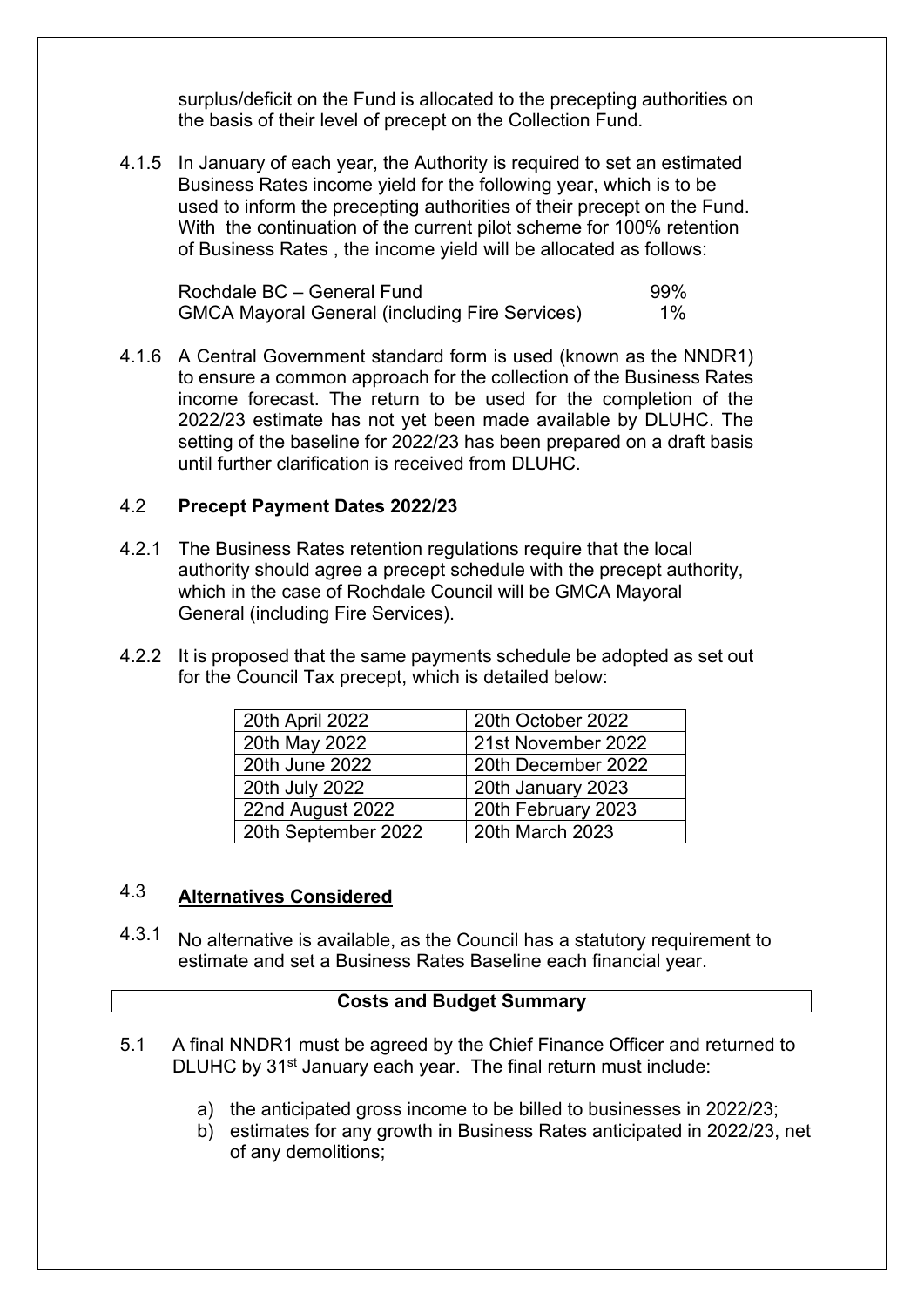- c) forecast for any increases in Business Rates relief including empty reliefs;
- d) changes in amounts to be collected should those premises that still have outstanding appeals from the rateable value revaluation changes in 2010, and 2017 be resolved;
- e) changes in amounts to be collected from premises that are subject to a reduction as a result of the appeals process or Valuation Office Agency (VOA) adjustments.
- 5.2 A final baseline position for 2022/23 cannot be included in this report, as the final guidance will be issued by DLUHC in early January 2022. Members are requested to approve that the Chief Finance Officer, in consultation with the Cabinet Member for Finance and Corporate, be authorised to conclude and agree the final Business Rates baseline return (NNDR1), due on 31st January 2022, should the final information yet to be received from DLUHC change the baseline figure for 2022/23.
- 5.3 The Government has decided to freeze the Business Rates multiplier in 2022/23 and keep them at 2021/22 levels; this will be confirmed after either the Local Government Finance Report for 2022/23 has been approved by the House of Commons or 1st March 2022, whichever is earlier.
- 5.4 Using the Business Rates multipliers announced in the 2021 Spending Review, the Business Rates baseline for 2022/23 would be £65.329m split between:

| Rochdale Borough Council            | £64.676m |
|-------------------------------------|----------|
| <b>GMCA Mayoral (including Fire</b> | £0.653m  |
| Services)                           |          |
| Total                               | £65.329m |

- 5.5 The 2022/23 estimated Business Rates baseline takes into account the latest forecast for 2021/22, and estimated changes in the baseline for 2022/23.
- 5.6 An estimate of the outturn for 2021/22 Business Rates income to be collected will be compared to the estimated baseline amount provided in the NNDR1 for 2021/22. Differences between the estimate and the projected actual collected will be considered as part of setting the 2022/23 Estimates process.

The Local Authorities (Collection Fund: Surplus and Deficit) (Coronavirus) (England) Regulations 2020 came into force on 1st December 2020. The regulations require the repayment of Collection Fund deficits arising in 2020/21 to be spread over the three financial years, 2021/22, 2022/23 and 2023/24, rather than the usual period of a year. Business Rates precept payments will be adjusted to reflect the requirements of the regulations.

## **Risk and Policy Implications**

6.1 It is necessary for the Council to comply with the Non-Domestic Rating (Rates Retention) Regulations 2013 (SI 2013/452) to ensure that it does not